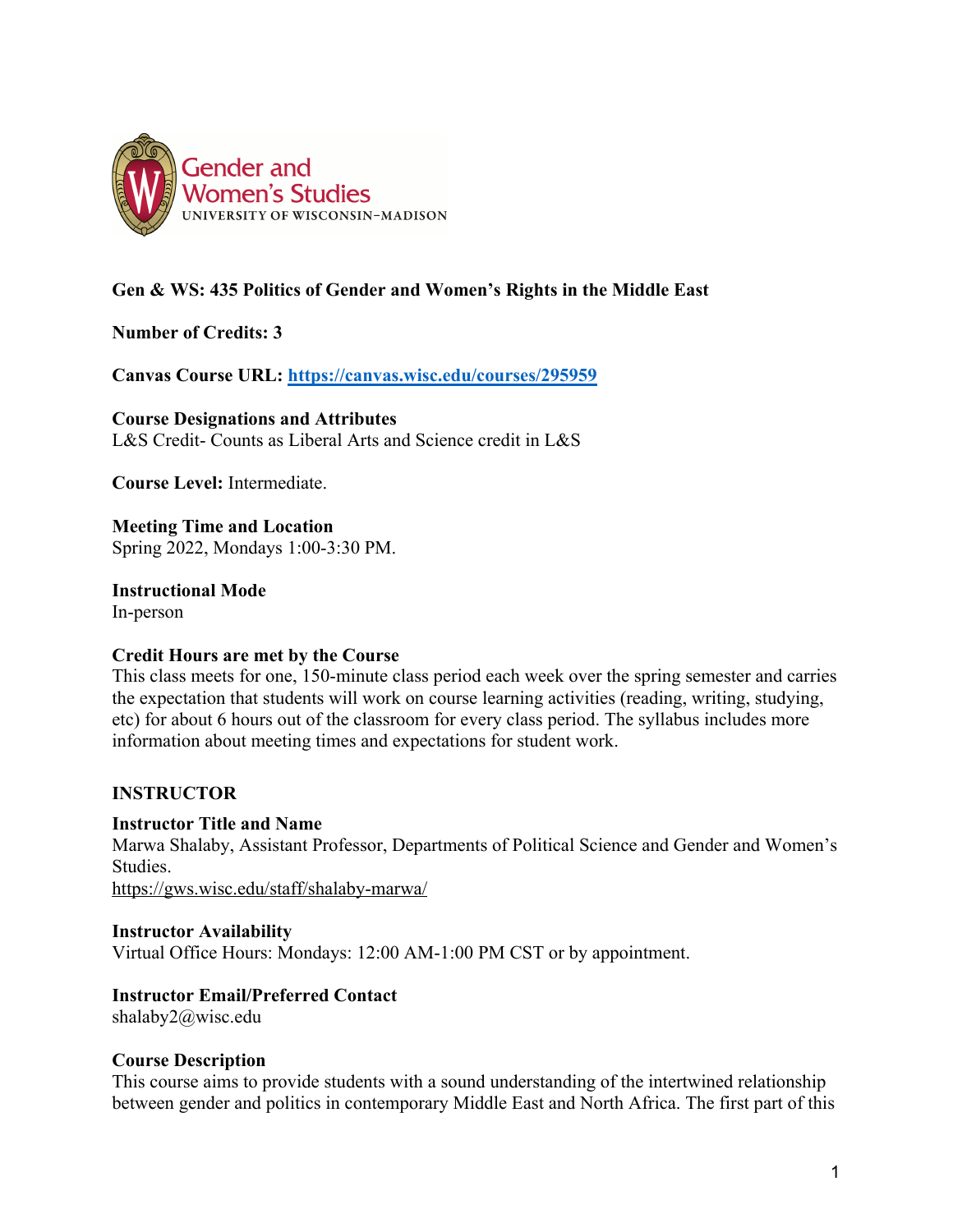seminar will focus on familiarizing students with the region's historical, socio-political, and cultural context that have particularly contributed to shaping the current discourse on gender in the Arab World. The second part of this seminar will explore-both theoretically and empiricallythe role of Arab women in influencing the political processes across the Middle East. The seminar will conclude by highlighting real-world examples of Middle Eastern women from different parts of the region who have succeeded to challenge the status quo and push for genuine change.

## **Requisites**

Sophomore Standing.

## **LEARNING OUTCOMES**

- Develop a concrete understanding of the history and politics of the Middle East and North Africa (MENA) and the ways they shape gender power relations across the region.
- Apply comparative politics frameworks and feminist theories toward understanding patterns of female political participation and enable them to better understand current events and complexities of the region's politics and governance structures.
- Sharpen their critical and analytical skills through exposure to different, even contradictory, points of views and contemporary debates relating to the role of women in shaping MENA's politics post-Arab uprisings.
- Develop and present ideas and arguments to audience with diverse interests and backgrounds.

## **COURSE SCHEDULE AND READINGS**

## **Week 1**

## **Monday 31st, 2022: Course Introduction and Role Assignments**

Please review this collection of background essays on the Middle East to be discussed during our first two weeks of class. These essays can be accessed online from TeachMiddleEast/University of Chicago.

- https://teachmideast.org/articles/what-is-the-middle-east/
- https://teachmideast.org/articles/arab-middle-eastern-and-muslim-whats-the-difference/
- https://teachmideast.org/articles/understanding-middle-eastern-history-an-interview-withwilliam-cleveland/
- https://teachmideast.org/articles/introduction-women-gender-roles-middle-east/
- https://teachmideast.org/articles/communal-identities-and-ethnic-groups/

## **Week 2**

## **February 7th, 2022: Middle East Politics and Governments**

- Yom, Sean (2018). *Governments and Politics of the Middle East and North Africa.* Chapter 1, p.1-35.
- Lynch, Marc. (2021). "Taking Stock of MENA Political Science after the Uprisings," *Mediterranean Politics*, 26:5, 682-695,
- Lust, Ellen. (2019). 15<sup>th</sup> Edition. *The Middle East*. Los Angeles: Sage Publications. Chapter 1. **(Recommended).**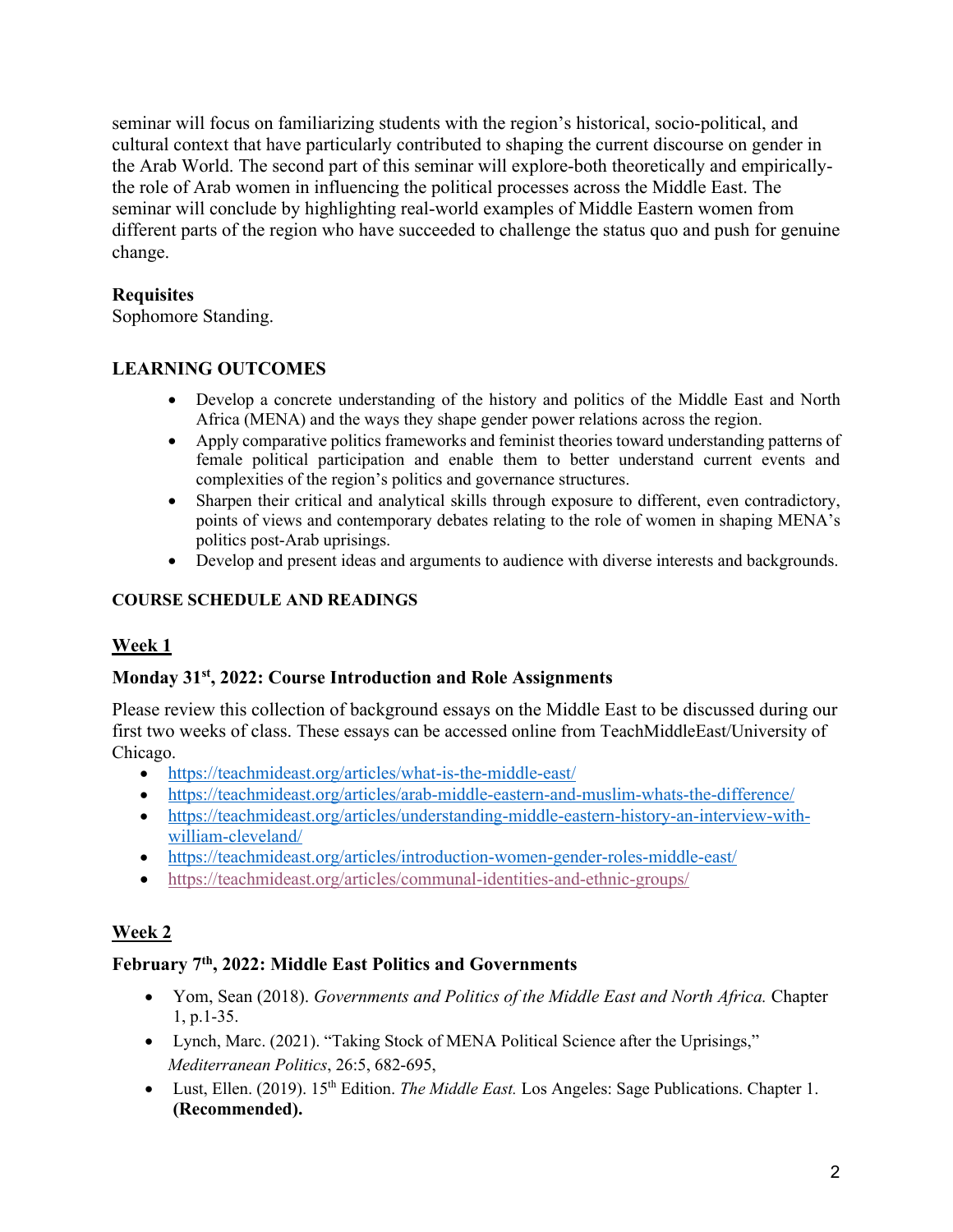- Blaydes, Lisa. (2017). "State Building in the Middle East." **(Recommended).**
- Nonneman, Gerd. (2001) "Rentiers and Autocrats, Monarchs and Democrats, State and Society: The Middle East Between Globalization, Human 'Agency', and Europe." *International Affairs* 77 (1): 141-162. **(Recommended).**

# **Week 3**

## **February 14th, 2022: Realities and Misconceptions on the Study of Gender in MENA**

- Barnes, Tiffany. (2021). "Middle East and North Africa" in *Women, Politics and Power: A Global Perspective,* edited by Pamela Paxton et al. Ch. 13: 307-320.
- Mikdashi, Maya. (2012). "How Not to Study Gender in the Middle East." *Jadaliyya.*  http://www.jadaliyya.com/pages/index/4775/how-not-to-study-gender-in-the-middle-east
- Abu-Lughod, Lila. (2002). "Do Muslim Women really need saving?" *American Anthropologist,* 104 (3): 783-790.
- Keddie, Nikkie (2007). *Women in the Middle East.,* "Issues in Studying Middle Eastern Women's History." p. 9-13.
- Why Do they Hate us? Mona Eltahawy, *Foreign Policy*
- In Class Video: https://www.youtube.com/watch?v=9Z0DB2XOoHc (Debate with Leila Ahmed).
- Hadiya Abdelrahman, "Are We Weak or Are We Terrorists? Here's How Muslim Women Are Caught in The Web of Violent Stereotypes," Everyday Feminism, October 30, 2017, Available at: https://everydayfeminism.com/2017/10/muslim-women-stereotypes/.
- Saleh, Layla. 2015. "(Muslim) Woman in Need of Empowerment." *International Feminist Journal of Politics* 18(1): 80–98. (**Recommended)**
- Shalaby, Marwa. 2016. *Empowering Women after the Arab Spring*. Introduction. 1-19. **(Recommended)**
- The World Bank MENA Development Report. (2013). *Gender Equality and Development in the Middle East and North Africa: Women in the Public Sphere*.: Overview. **(Recommended)**

## **Week 4**

## **February 21st, 2022: Gender, Citizenship and Legal Reforms: A Historical Perspective**

- Ahmed, Leila. (1992). *Women and Gender in Islam*. New Haven: Yale University Press: Introduction: p. 1-7.
- Kandiyoti, Deniz. (2001). "The Politics of Gender and the Conundrums of Citizenship" *Women and Power in the Middle East:* 52-58*.*
- Charrad, Mounira. (2001). "State and Gender in the Maghrib" in Joseph, Suad and Susan Slyomovics (Eds.), *Women and Power in the Middle East.* Philadelphia: University of Pennsylvania Press: 61-71.
- Hatem, Mervat. (1992). "Economic and Political Liberation in Egypt and the Demise of State Feminism," *International Journal of Middle East Studies* 24 (2): 231–251.
- Angrist, M. (2012). War, Resisting the West, and Women's Labor: Toward an Understanding of Arab Exceptionalism. Politics & Gender, 8(1), 51-82. (**Recommended)**
- Jad, Islah. (2014). "Local Power and Women's Empowerment in a Conflict Context" in *Women in Politics*, edited by Mariz Tadros. (pp. 135-166) (**Recommended)**
- Ahmed, Leila. (1992). *Women and Gender in Islam*. New Haven: Yale University Press: Chapters 9, 10 & 11. **(Recommended)**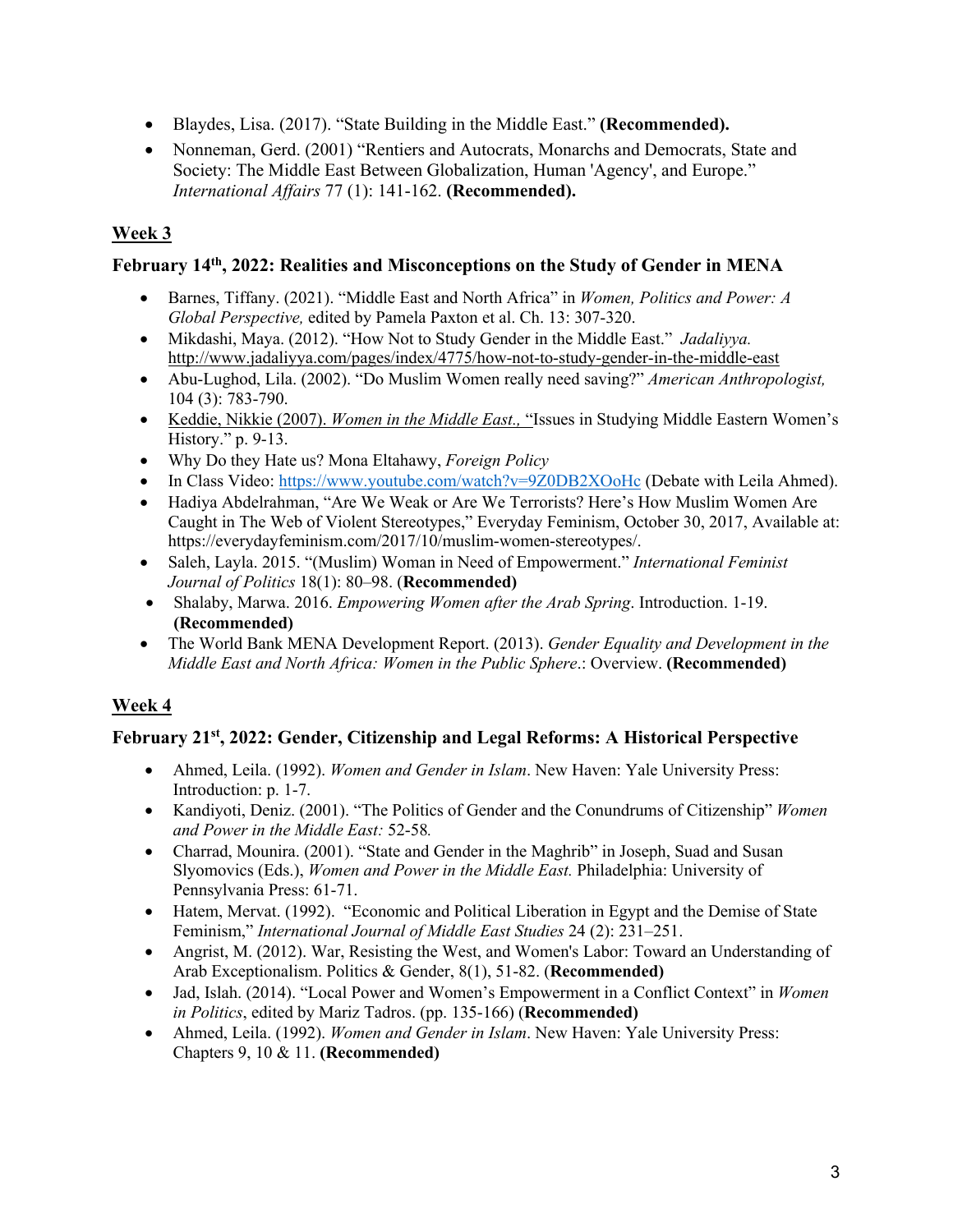• Charrad, Mounira A. (2001). *States and Women's Rights. The Making of Postcolonial Tunisia, Algeria and Morocco*. Berkeley: University of California Press. Chapters 7, 8, 9 & Conclusion. **(Recommended).**

# **Week 5**

## **February 28th, 2022: Gender and Collective Action in the Middle East**

- Berkovitch, Nitza, and Valentine M. Moghadam. (1999). "Middle East Politics and Women's Collective Action: Challenging the Status Quo." *Social Politics*, 6 (3): 273-287.
- Graham-Brown, Sarah. Women Activism in the Middle East: A Historical Perspective. *Women and Power in the Middle East*: 23-33.
- ElMasry, Sarah & Neil Ketchley. (2020). "After the Massacre: Women's Islamist Activism in Post-Coup Egypt." *Middle East Law and Governance*, 12: 86-108.
- Women's activists in MENA face online bullying and sexual harassment (2020): https://www.opendemocracy.net/en/north-africa-west-asia/women-activists-middle-east-faceonline-bullying-and-sexual-harassment/
- Lorch, J., and Bunk, B. (2016). "Gender Politics, Authoritarian Regime Resilience, and the Role of Civil Society in Algeria and Mozambique." GIGA. **(Recommended)**
- Gilman, Sarah. Feminist Organizing in Tunisia. *From Patriarchy to Empowerment: 97-120.* **(Recommended)**

## **Week 6 (Deadline for 1st Response Paper is March 6th)**

## **March 7th, 2022: Gender, Democratization, and Authoritarian Politics in the Middle East**

- Tripp, Aili. (2019). *Seeking Legitimacy: Why Arab Autocracies Adopt Women's Rights*. Introduction (pp. 1-20).
- Moghadam, Valentine M. (2004). "The Gender of Democracy: The Link Between Women's Rights and Democratization in the Middle East." *Arab Reform Bulletin 2* (7): 2-3. https://carnegieendowment.org/sada/21226
- Donno, D., & Russett, B. (2004). "Islam, Authoritarianism and Female Empowerment: What are the Linkages?" *World Politics, 56*(4): 582-602.
- Ross, Michael L. (2008). "Oil, Islam and Women." APSR, 102(1): 107-123 (TBC)
- Rizzo, H., Abdel-Latif, A.H., & Meyer, K. (2007). "The Relationship Between Gender Equality and Democracy: A Comparison of Arab Versus Non-Arab Muslim Societies." S*ociology 41*(6): 1151-1170. **(Recommended)**
- Fish, Steven. (2002). "Islam and Authoritarianism." *World Politics*, 55(1): 4-37. **(Recommended)**

## **March 14th, 2022: Spring Break. No Class**

## **Week 7**

## **March 21st, 2022: Women and the Arab Spring**

• Sika, Nadine and Khodary, Yasmin (2012). "One Step Forward, Two Steps Back? Egyptian Women within the Confines of Authoritarianism." *Journal of International Women's Studies*, 13(5), 91-100.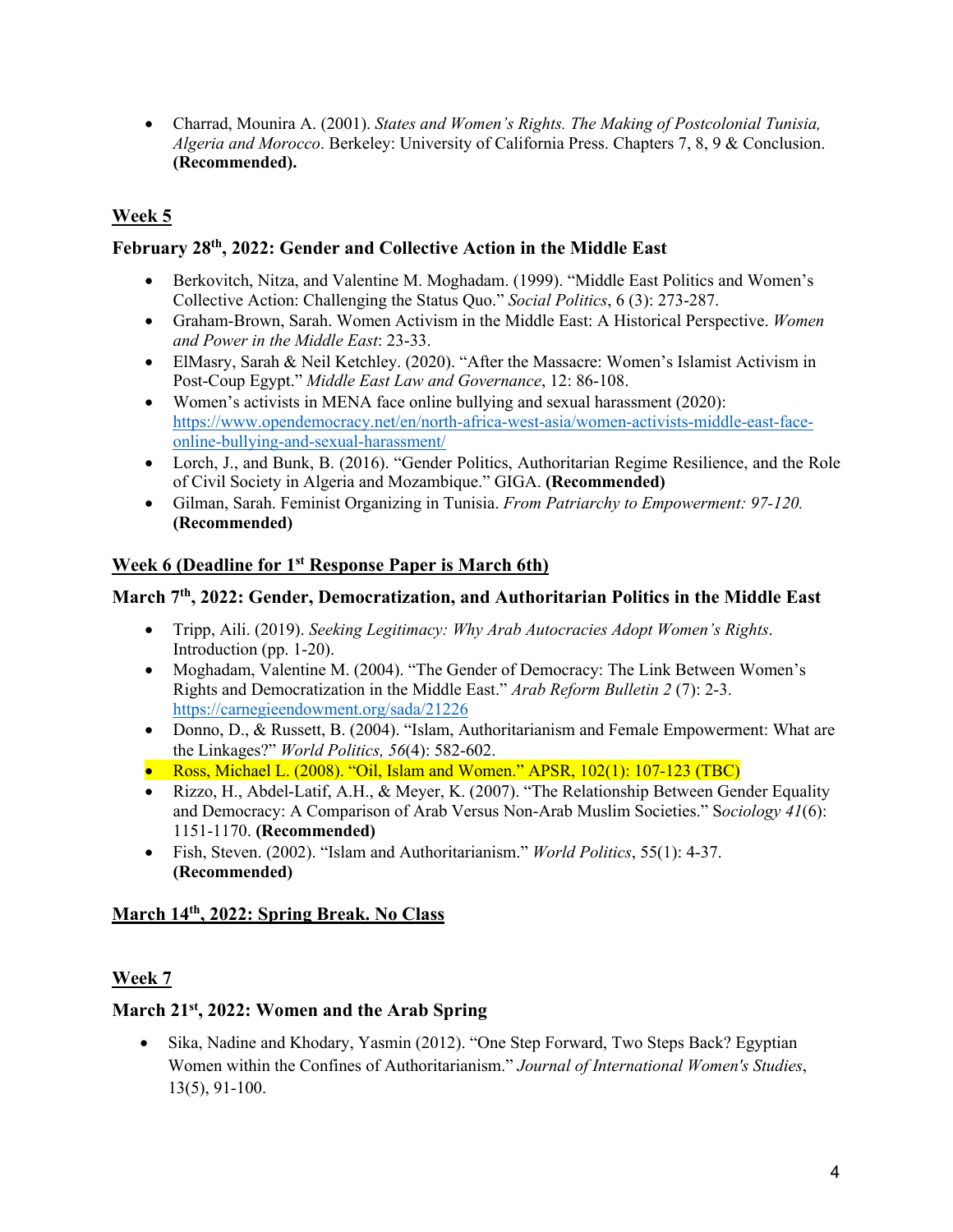- Khalil, Andrea. "Tunisia's Women: Partners in Revolution." *The Journal of North African Studies* 19.2 (2014): 186-199
- Gilbert, Victoria. (2021). "Sister Citizens: Women in Syrian Rebel Governance." Politics and Gender 552-579.
- Newsom, Victoria A., and Lara Lengel. (2012). "Arab Women, Social Media, and the Arab Spring: Applying the framework of digital reflexivity to analyze gender and online activist." *Journal of International Women's Studies, 13*(5): 31-45.
- Olimat, Muhamad S. (2012). "Arab Spring and Women in Kuwait" *Journal of International Women's Studies, 13*(5): 180-194. *(***Recommended).**
- Allam, Nermin. (2018). *Women and the Egyptian Revolution: Engagement and Activism during the 2011 Arab Uprisings*. Cambridge University Press. Introduction. (**Recommended)**
- Shalaby, Marwa. (2016) "Challenges Facing Women's Political Participation Post Arab Spring: The Cases of Egypt and Tunisia." In *Empowering Women After the Arab Spring*. Edited by Marwa Shalaby and Valentine Moghadam, 171-191. (**Recommended)**

# **Week 8**

## **March 28th, 2022: Women, Islam and Politics**

- Ben Shitrit, Lihi. 2016. "Authenticating Representation: Women's Quotas and Islamist Parties." *Politics & Gender* 12 (04): 781–806.
- Alatiyat, Ibtesam and Hassan Barari. (2010). "Liberating Women with Islam? The Islamists and Women's Issues in Jordan." *Totalitarian Movements and Political Religions*, 11 (3): 359-378.
- Tajali, Mona. (2016). "Women's Rise to Political Office on Behalf of Religious Political Movements" POMEPS Studies #19:17-22.
- Clark, Janine and Jillian Schwedler. (2003) "Who Opened the Window? Women's Activism in Islamist Parties." *Comparative Politics* 35 (3): 293-312. (**Recommended)**
- Škrabáková, Katarína. 2017. "Islamist Women as Candidates in Elections: A Comparison of the Party of Justice and Development in Morocco and the Muslim Brotherhood in Egypt." *Die Welt Des Islams* 57 (3–4): 329–59. (**Recommended)**
- Tajali, Mona. 2017. "Protesting Gender Discrimination from within: Women's Political Representation on Behalf of Islamic Parties." *British Journal of Middle Eastern Studies* 44 (2): 176–93. (**Recommended)**

## **Week 9**

## **April 4th, 2022: Gender and Political Power in the Arab World – Entering Politics**

- Bush, Sarah & Elineor Gao, (2017). "Small Tribes, Big Gains: The Strategic Uses of Gender Quotas in the Middle East." *Comparative Politics*, 49 (2): 149-167.
- Berriane, Yasmine. (2015). "The Micro-politics of Reform: Gender Quota, Grassroots Associations and the Renewal of Local Elites in Morocco." *Journal of North African Studies* 20 (3): 432-449.
- Benstead, Lindsay (2016). "Why Quotas are Needed to Achieve Gender Equality." POMEPS Studies #19:55-58.
- Belschner, Jana. 2022. "Electoral Engineering in New Democracies: Strong Quotas and Weak Parties in Tunisia." *Government and Opposition* 57 (1): 108–25. **(Recommended).**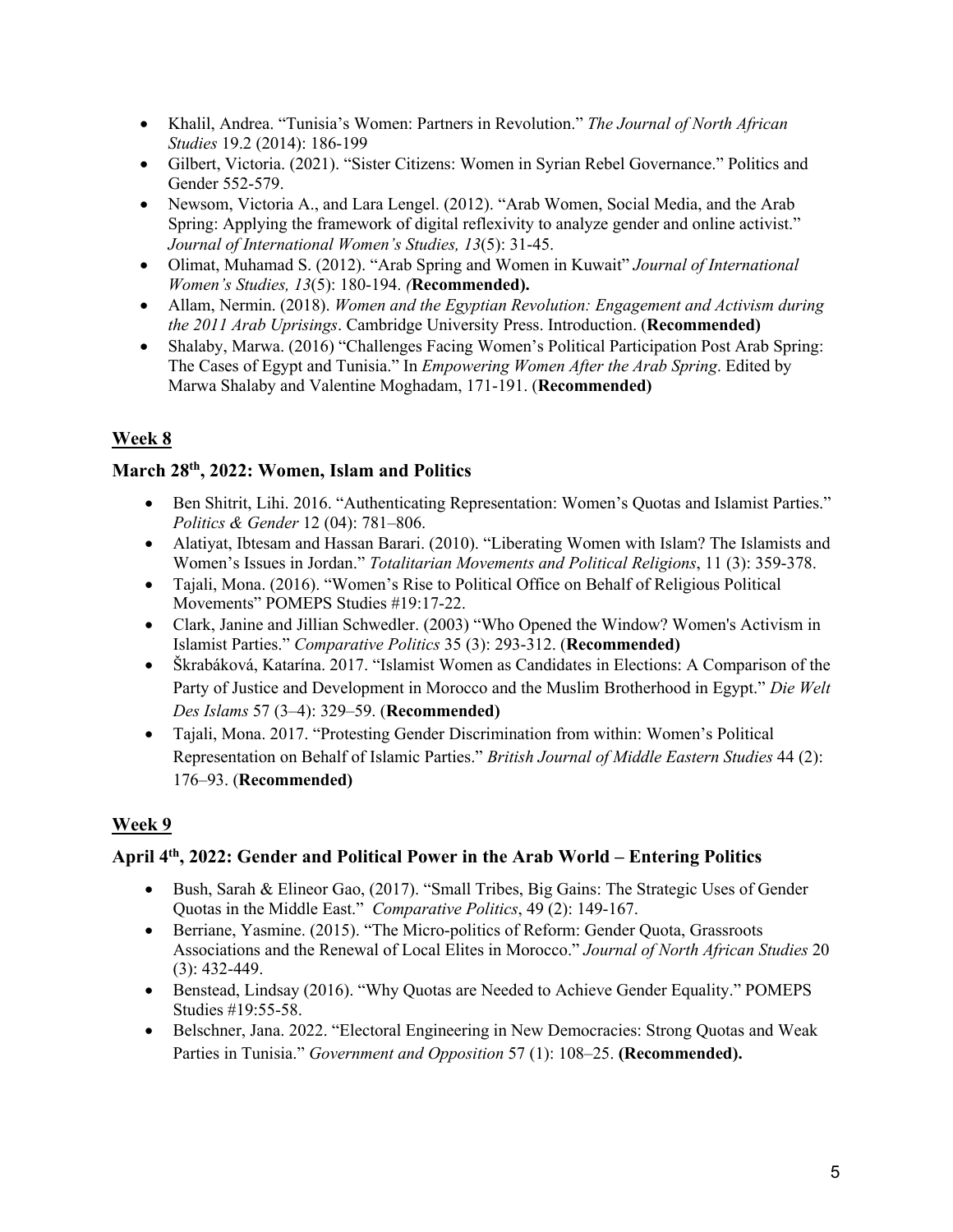- Amawi, Abla. "Against all Odds: Women Candidates in Jordanian Elections" in Moghadam, V. M. (Ed.), *From Patriarchy to Empowerment*, Syracuse: Syracuse University Press. **(Recommended).**
- Liddell, James. (2009). "Gender Quotas in Clientelist Systems: The Case of Morocco's National List." *Al-Raida* 126-127: 79-86. **(Recommended).**

## **Week 10 (Deadline for 2nd Response Paper is April 10th)**

### **April 11th, 2022: Women's Substantive Representation in MENA's Legislatures**

- Joseph, Suad. (2001). "Women and Politics in the Middle East." *Women and Power in the Middle East,* Philadelphia: University of Pennsylvania Press: 34-40.
- Shalaby, Marwa (2016). "Women's Political Representation and Authoritarianism in the Arab World" POMEPS Studies #19: 45-52.
- Hassan, Mazen and Heba Abdelgawad. 2019. "Women in the Egyptian Parliament: A Different Agenda?" *Review of Economics and Political Science.* p.1-15.
- Moghadam, Valentine M. & Fatemeh Haghighatjoo. (2016). "Women and Political Leadership in an Authoritarian Context: A Case Study of the Sixth Parliament in the Islamic Republic of Iran." *Politics and Gender* 12 (1): 168-197.
- Benstead, Lindsay. (2019). "Do Female Local Councilors Improve Women's Representation?" *The Journal of the Middle East and Africa*, 10 (2): 95-119. (**Recommended).**
- Ayata, Ayse Gunes & Fatma Tütüncü. (2008). "Critical Acts without a Critical Mass: The Substantive Representation of Women in the Turkish Parliament." *Parliamentary Affairs* 61 (3): 461-475. (**Recommended).**

## **Week 11**

### **April 18th, 2022: Who Supports Female Candidates in MENA? (MESP Talk)**

- Lust, Ellen and Lindsay Benstead. 2021. "Work Like a Man? Gender and Candidate Background in the Arab World." Working paper.
- Blackman, Alexandra and Marlette Jackson (2019). "Gender Stereotypes, Political Leadership and Voting Behavior in Tunisia." *Political Behavior*.
- Shalaby, Marwa. 2020. "Gender Stereotypes and Women's Political Representation in MENA" APSA-MENA Newsletter, Volume 3, Issue 2.
- Matland, Richard E. and Günes Murat Tezcür. (2011). "Women as Candidates: An Experimental Study in Turkey." *Politics and Gender* 7(3): 365–390. (**Recommended).**
- Blaydes, Lisa & El-Tarouty, S. (2009). "Women Electoral Participation in Egypt: The Implications of Gender for Voter Recruitment and Mobilization." *The Middle East Journal,* 63(3): 364-380. (**Recommended).**

## **Week 12**

### **April 25th, 2022: Student Presentations**

## **Week 13**

### **May 2nd, 2022: Student Presentations**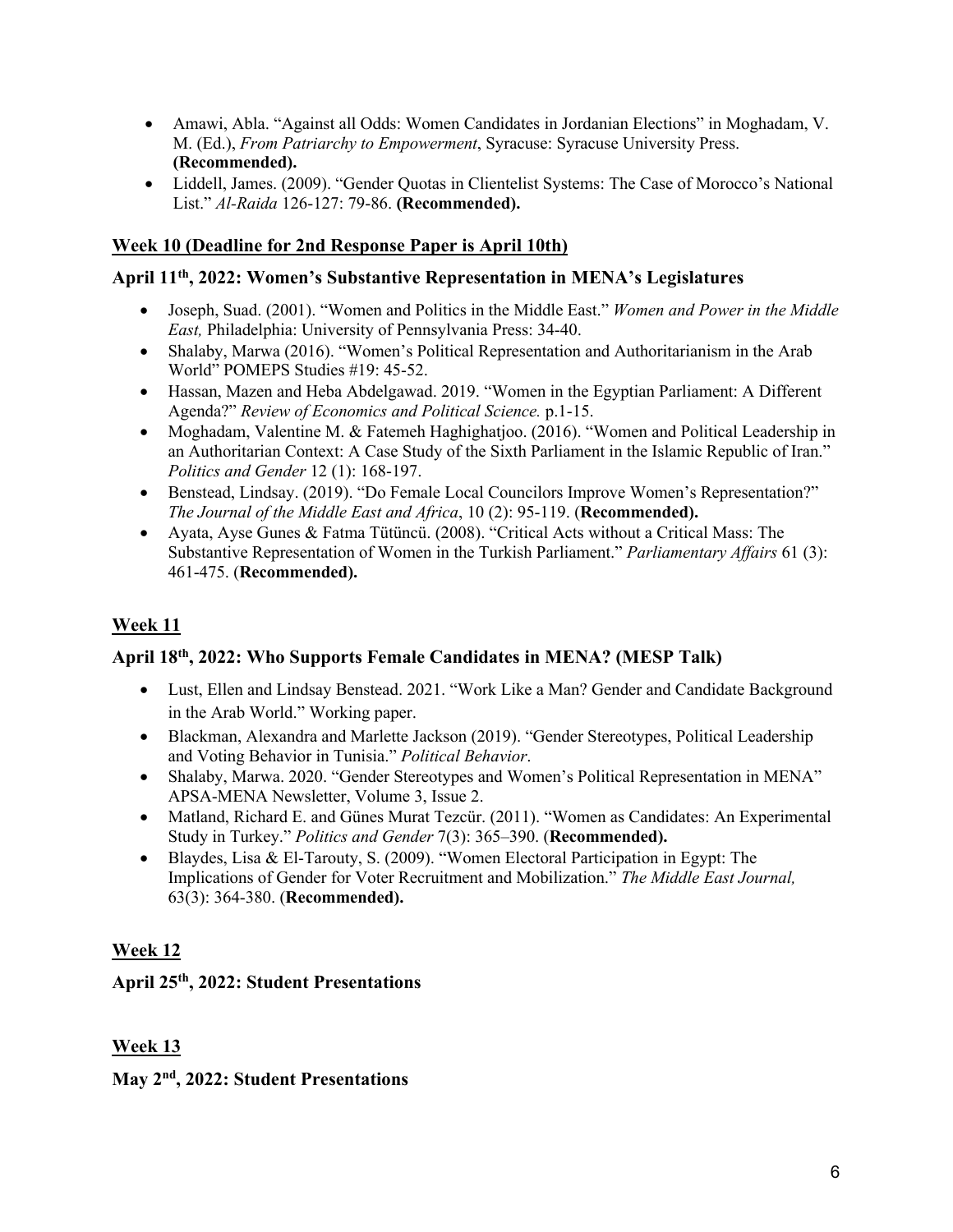#### **ABSENCE, ASSIGNMENTS, AND GRADING POLICIES**

Our class will be a combination of lectures, class discussions and student-led presentations. Students are required to keep up with the assigned reading, to attend our meetings and to participate intelligently in our class discussions. Students' evaluation will be based on two response papers, one class presentation, and a final paper.

- **Attendance (10% of course grade):** Each student will be granted one unexcused absence during the semester. Missing classes will result in a 2-point grade reduction for each additional absence, unless there is a compelling reason that you would need to communicate directly with me.
- **Class Participation and Discussion Session Leaders (15% of course grade):**
	- o Class Participation: 5%
	- o Discussion Posts: 5%
	- o Discussion Leader: 5%

Students are required to participate actively and intelligently in our class meetings. Students' discussions are an integral part of the class and students should have read the assigned readings for the day and be ready to discuss them before coming to class. **Each student is required to be a discussion leader once during the semester.** The discussion leader for a specific day will be responsible for introducing the main themes of the readings, providing us with a list of questions that we should collectively answer during class in addition to demonstrating the points of strengths and/or weaknesses in the readings' arguments. Discussion leaders' roles will be assigned on the first day of class.

Each student is also required to contribute weekly to the discussion section on Canvas. Students are expected to submit 2-3 sentences about the weekly assigned readings. Entries should synthesize the readings, and/or highlight what is most interesting, puzzling, (un)surprising or major gaps in the readings' arguments or methodology. Students are expected to share their entries with the class. The discussion section will open a week before each class till Sunday 6 PM CST. Late entries will not be accepted and will lead to a reduction in your grade.

- **Response Papers (40% of course grade):** Students are required to write **two** 3-4 pages (doublespaced, Font 12) response papers based on the readings. These assignments should demonstrate your ability to think analytically and to develop a clear and logical argument, rather than being simply a summary of the readings. I will provide you with further guidelines and instructions on how to formulate and design your papers. These papers are due by the beginning of the classes that you chose to write about. You are expected to upload your paper to Canvas prior to the deadline.
- **Final paper (35% of course grade):** Students are required to write 10-12 page (double-spaced, Font 12) research paper on the topic of their choice. The deadline to submit your paper is **May 6th.** The final paper should demonstrate your mastery of the key concepts, approaches, and the different research tools introduced in this class. This assignment should also demonstrate your ability to think analytically and to develop a clear and logical argument. It should also be written in a clear, scholarly format, with an introduction, sub-sections, conclusions, and a properly referenced bibliography (APA/Chicago). I will provide you with further guidelines and instructions on how to formulate and design your paper. However, it is very important to start working early on your paper. Final papers should be uploaded to Canvas before the deadline.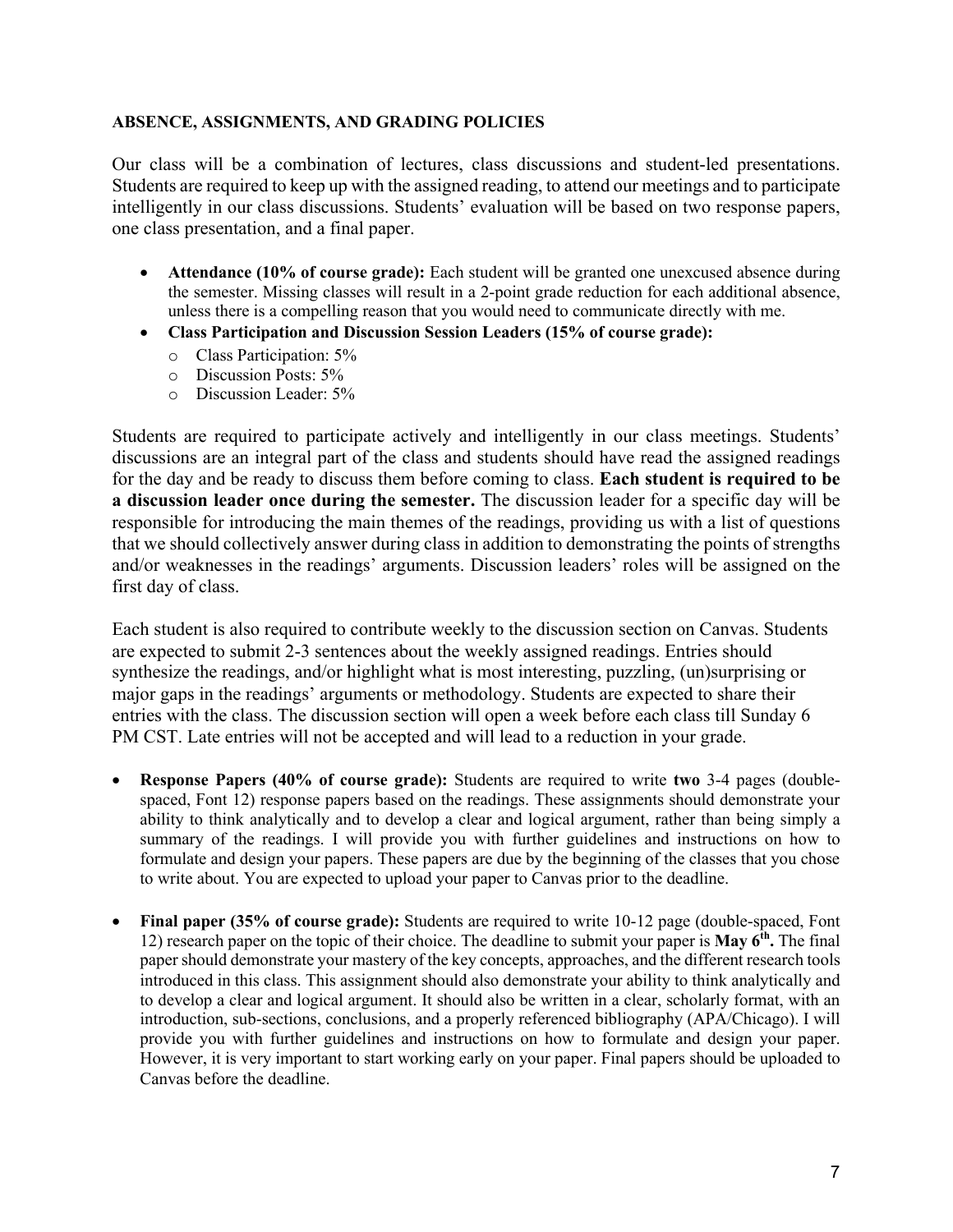| <b>Grade Scale</b> | Range                                   | <b>Single Grade Value</b> |
|--------------------|-----------------------------------------|---------------------------|
| $\mathbf{A}$       | $100\%$ to 94%                          | 100%                      |
| AB                 | $\langle 94\% \text{ to } 88\% \rangle$ | 90%                       |
| B                  | $<88\%$ to 82\%                         | 85%                       |
| BC                 | $<82\%$ to 76\%                         | 80%                       |
| $\mathcal{C}$      | $\leq 76\%$ to 70%                      | 75%                       |
| D                  | $\leq 70\%$ to 60%                      | 65%                       |
| $\mathbf{F}$       | $\leq 60\%$ to $0\%$                    | $0\%$                     |

## **Returning Papers**

While I will make every effort to return your work in a timely fashion, usually within two weeks, please understand that it may not always be possible for me to do so.

## **Extra Credit Opportunities**

Attend the Middle East Program conference on **March 25-26th** for an extra credit point. You need to attend at least two panels to get one extra credit. Mark your calendars.

https://mideast.wisc.edu/upcoming-events/spring-2022-mesp-international-conference/

### **EMAIL**

The best way to reach me outside of class and office hours is by email. I will do my best to respond within 24 hours during the week and within 48 hours during the weekend. Given the very high volume of emails I receive daily, please write to me only if there is an urgent matter that cannot wait until the next class or office hours. For example, if you are absent, please refrain from emailing me to ask what was covered in class (check the syllabus or ask your classmates instead). Please include the course number in the subject heading of your message.

### **TEACHING & LEARNING DATA TRANSPARENCY STATEMENT**

*The privacy and security of faculty, staff and students' personal information is a top priority for UW-Madison. The university carefully evaluates and vets all campus-supported digital tools used to support teaching and learning, to help support success through learning analytics, and to enable proctoring capabilities. View the university's full teaching and learning data transparency statement.*

### **PRIVACY OF STUDENT RECORDS & THE USE OF AUDIO RECORDED LECTURES STATEMENT**

#### *See more information about privacy of student records and the usage of audio-recorded lectures.*

Lecture materials and recordings for this course are protected intellectual property at UW-Madison. Students in this course may use the materials and recordings for their personal use related to participation in this class. Students may also take notes solely for their personal use. If a lecture is not already recorded, you are not authorized to record my lectures without my permission unless you are considered by the university to be a qualified student with a disability requiring accommodation. [Regent Policy Document 4-1] Students may not copy or have lecture materials and recordings outside of class, including posting on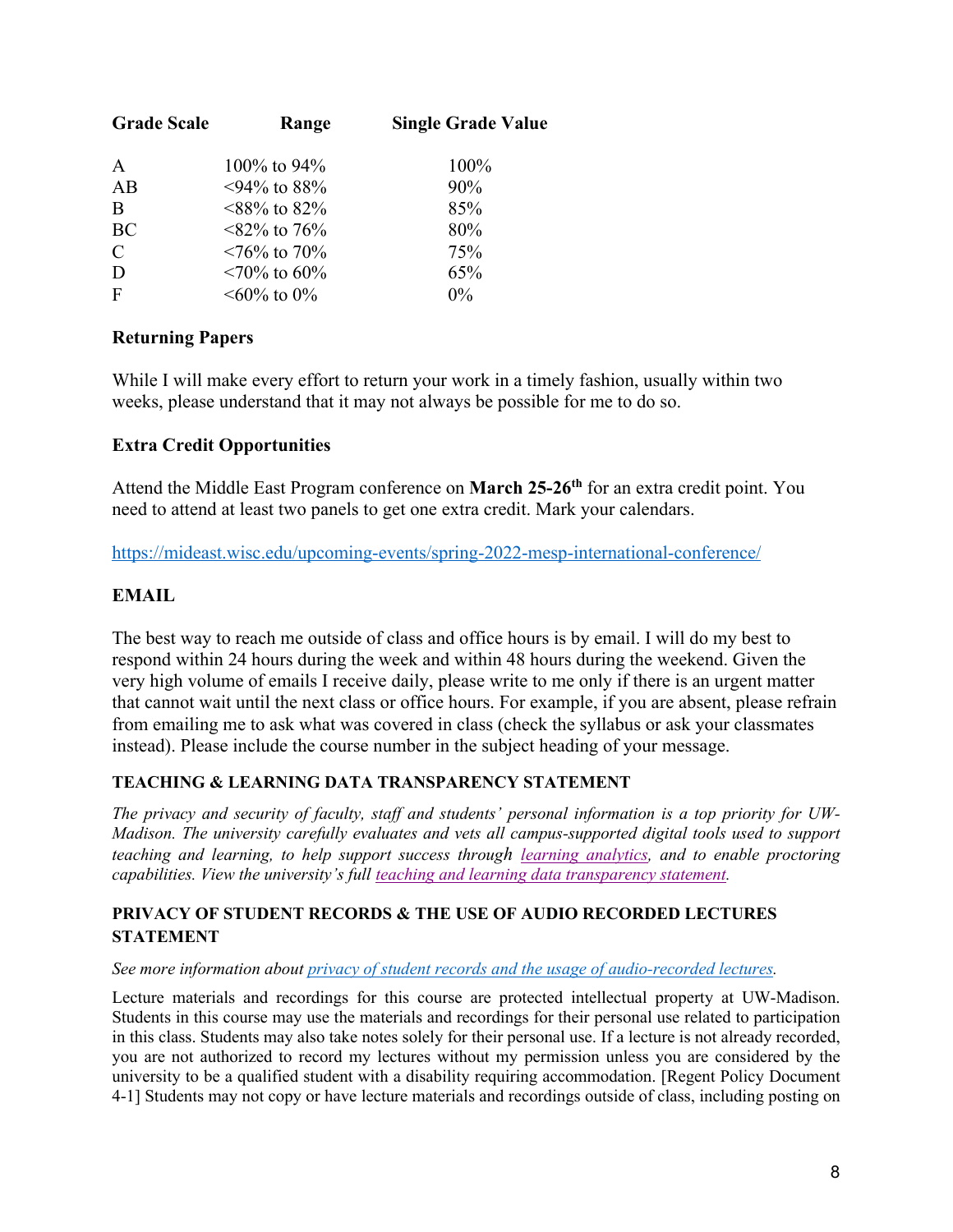internet sites or selling to commercial entities. Students are also prohibited from providing or selling their personal notes to anyone else or being paid for taking notes by any person or commercial firm without the instructor's express written permission. Unauthorized use of these copyrighted lecture materials and recordings constitutes copyright infringement and may be addressed under the university's policies, UWS Chapters 14 and 17, governing student academic and non-academic misconduct.

### **EVALUATIONS**

Students will be provided with an opportunity to evaluate this course and your learning experience. Student participation is an integral component of this course, and your confidential feedback is important to me. I strongly encourage you to participate in the course evaluation.

## **STUDENTS' RULES, RIGHTS & RESPONSIBILITIES**

## **ACADEMIC CALENDAR & RELIGIOUS OBSERVANCES**

### **DIVERSITY & INCLUSION STATEMENT**

Diversity is a source of strength, creativity, and innovation for UW-Madison. We value the contributions of each person and respect the profound ways their identity, culture, background, experience, status, abilities, and opinion enrich the university community. We commit ourselves to the pursuit of excellence in teaching, research, outreach, and diversity as inextricably linked goals. The University of Wisconsin-Madison fulfills its public mission by creating a welcoming and inclusive community for people from every background – people who as students, faculty, and staff serve Wisconsin and the world.

### **ACADEMIC INTEGRITY STATEMENT**

By virtue of enrollment, each student agrees to uphold the high academic standards of the University of Wisconsin-Madison; academic misconduct is behavior that negatively impacts the integrity of the institution. Cheating, fabrication, plagiarism, unauthorized collaboration, and helping others commit these previously listed acts are examples of misconduct which may result in disciplinary action. Examples of disciplinary action include, but is not limited to, failure on the assignment/course, written reprimand, disciplinary probation, suspension, or expulsion.

#### **ACCOMMODATIONS FOR STUDENTS WITH DISABILITIES STATEMENT**

The University of Wisconsin-Madison supports the right of all enrolled students to a full and equal educational opportunity. The Americans with Disabilities Act (ADA), Wisconsin State Statute (36.12), and UW-Madison policy (UW-855) require the university to provide reasonable accommodations to students with disabilities to access and participate in its academic programs and educational services. Faculty and students share responsibility in the accommodation process. Students are expected to inform faculty [me] of their need for instructional accommodations during the beginning of the semester, or as soon as possible after being approved for accommodations. Faculty [I], will work either directly with the student [you] or in coordination with the McBurney Center to provide reasonable instructional and course-related accommodations. Disability information, including instructional accommodations as part of a student's educational record, is confidential and protected under FERPA. (See: McBurney Disability Resource Center)

**FACE COVERINGS DURING IN-PERSON INSTRUCTION STATEMENT (COVID-19)** Individuals are expected to wear a face covering while inside any university building. Face